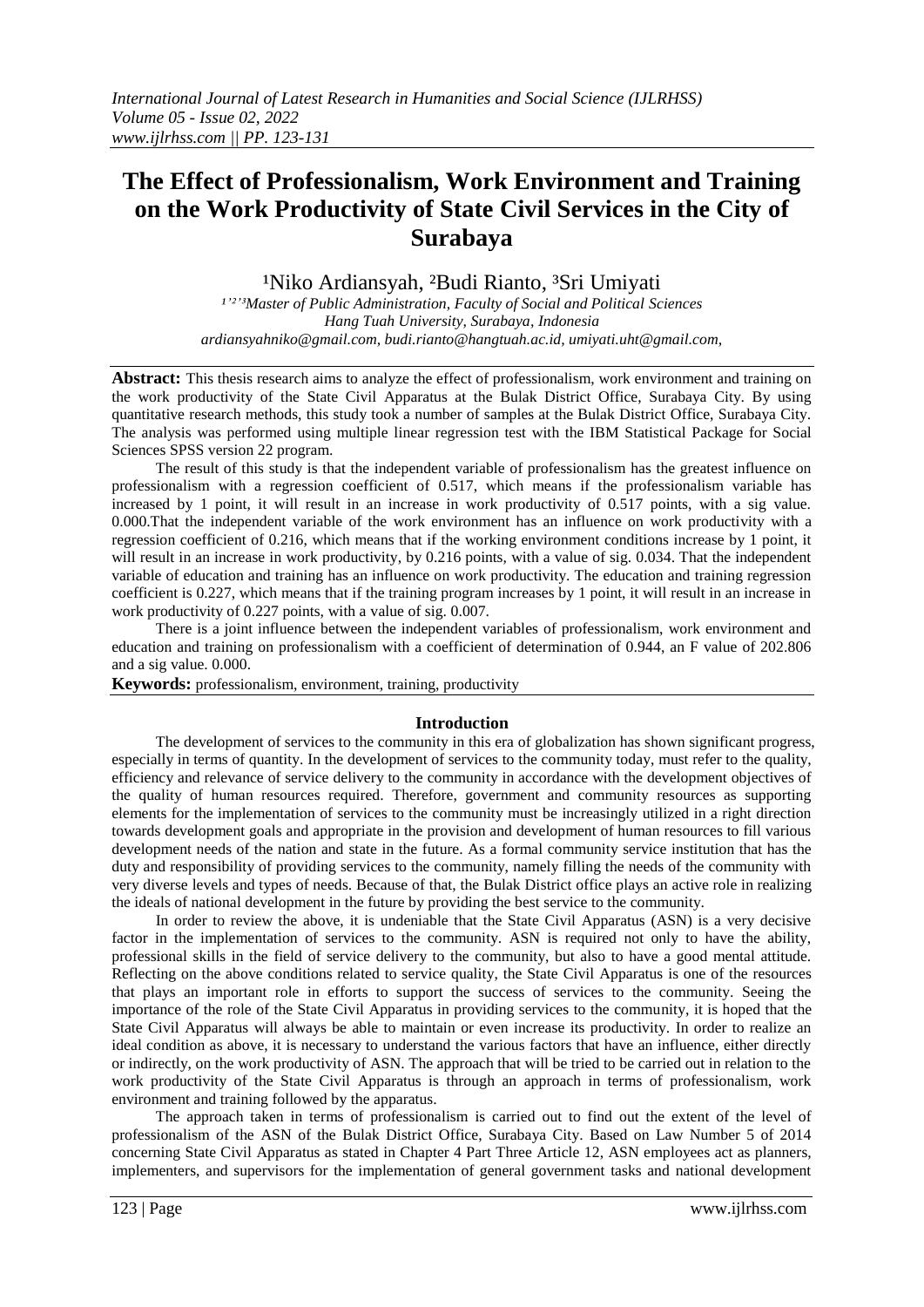*www.ijlrhss.com || PP. 123-131*

through the implementation of policies and professional public services, free from political intervention. , and free from corruption, collusion and nepotism practices. Judging from these regulations that the level of professionalism has a strategic role in an effort to achieve the goals of service to the community at a general level. The professionalism of a State Civil Apparatus is judged by the speed and accuracy in serving the community. As stated by Sedarmayanti (2009) that the professionalism of the apparatus is a pillar that will place the bureaucracy as an effective machine for the government and as a parameter of the apparatus' skills in working well, efficiently and effectively. The level of speed and accuracy, which are the main parameters, is much influenced by the educational background of the State Civil Apparatus, work experience, the level of responsiveness of the State Civil Apparatus in responding to problems that occur and so on. The problem of professionalism can be seen from the large number of State Civil Apparatus who tend to arrive late to the office, as well as the work carried out by existing ASNs that tend to not meet the standard procedures set by the related Bulak District office. In addition to the above, ASN as actors in an organization does not stand alone, where the State Civil Apparatus is a social being that depends on its environment. The environment in the relationship can be in the form of an environment that is physical or non-physical, both of which will greatly affect the work productivity of the ASN. The work environment or work situation provides comfort so as to encourage employee performance. This is the same as what was said by Nitisemito in Nuraini (2013), the work environment is everything that is around employees and can influence in carrying out the tasks that are borne.

From the observations, there are still a number of people who have physical buildings where they work that are no longer suitable or not suitable for use at work. In addition, the external environment, namely the surrounding community and co-workers, is also very influential on the work productivity of these State Civil Apparatuses in serving the community. In addition to the work environment, to improve services to the community, it is also necessary to pay attention to the problem of developing human resources to improve the quality of ASN, so that it is hoped that it will increase the productivity of the organization's work. With the development of human resources, it is hoped that the ASN concerned will have high knowledge about their work. With the increase in capabilities and skills, it is hoped that the productivity of the State Civil Apparatus can increase. This is also stated in Government Regulation Number 101 of 2000 concerning Education and Training for Civil Servant Positions Article 2 paragraph (a) Training aims to increase knowledge, expertise, skills and attitudes to be able to carry out professional duties based on personality and ethics in accordance with agency needs; paragraph (c) strengthen the attitude and spirit of service oriented service, protection and empowerment of the community. Therefore, the use of human resources cannot be separated from their abilities and knowledge. So that they can devote their energies as effectively as possible, ASN must be highly motivated and have high knowledge about their work, which is supported by a good work environment as well.

So far, there is an impression that ASN in the Bulak Subdistrict office, Surabaya City, has not been optimal in their work productivity, so it is necessary to know how the work productivity of ASN at the Bulak Subdistrict office, Surabaya City and what factors influence it. In this case, professionalism, work environment and training are taken as factors that determine the work productivity of the ASN office in Bulak Subdistrict, Surabaya City, because the work productivity of the State Civil Apparatus can also affect the success or failure of the goals of the organization where they work. With increasing professionalism, an adequate work environment and frequent training, the work productivity of the State Civil Apparatus will increase and the State Civil Apparatus will be encouraged to be able to function effectively and optimally, so that it will support the progress of service delivery to the community. Based on the description above, it is clear that the proper development of various aspects within the Bulak District office will result in good organizational work. The success of a State Civil Apparatus also cannot be separated from the work environment and abilities, so that ASN will be motivated to work with their staff to achieve the goals that have been set. Looking at the factors that affect work productivity, of course there are assumptions that can be seen in terms of professionalism, work environment and training. From a professional perspective, it can be seen that in providing services to the community, ASN as the protector of the community does not have a positive impact in maintaining the quality of service from each individual. Then in terms of the work environment in the Bulak District office, observations have not met office standards that provide comfort for cleanliness and beauty which can affect the ASN psychologically. Furthermore, in terms of training from the ASN, many employees are still not nimble, thorough and tenacious in providing services to the community. Some local people have complained about this as well, who consider that the speed in serving the needs of the community still tends to be slow. For this reason, the research in this paper will examine the effect of professionalism, work environment and training on work productivity of the State Civil Apparatus at the Bulak District Office, Surabaya City based on a literature review and the existing conditions at the Bulak District Office, Surabaya City. With the above background, the author conducted a research entitled "The Influence of Professionalism, Work Environment and Training on Work Productivity of State Civil Apparatus in Surabaya City".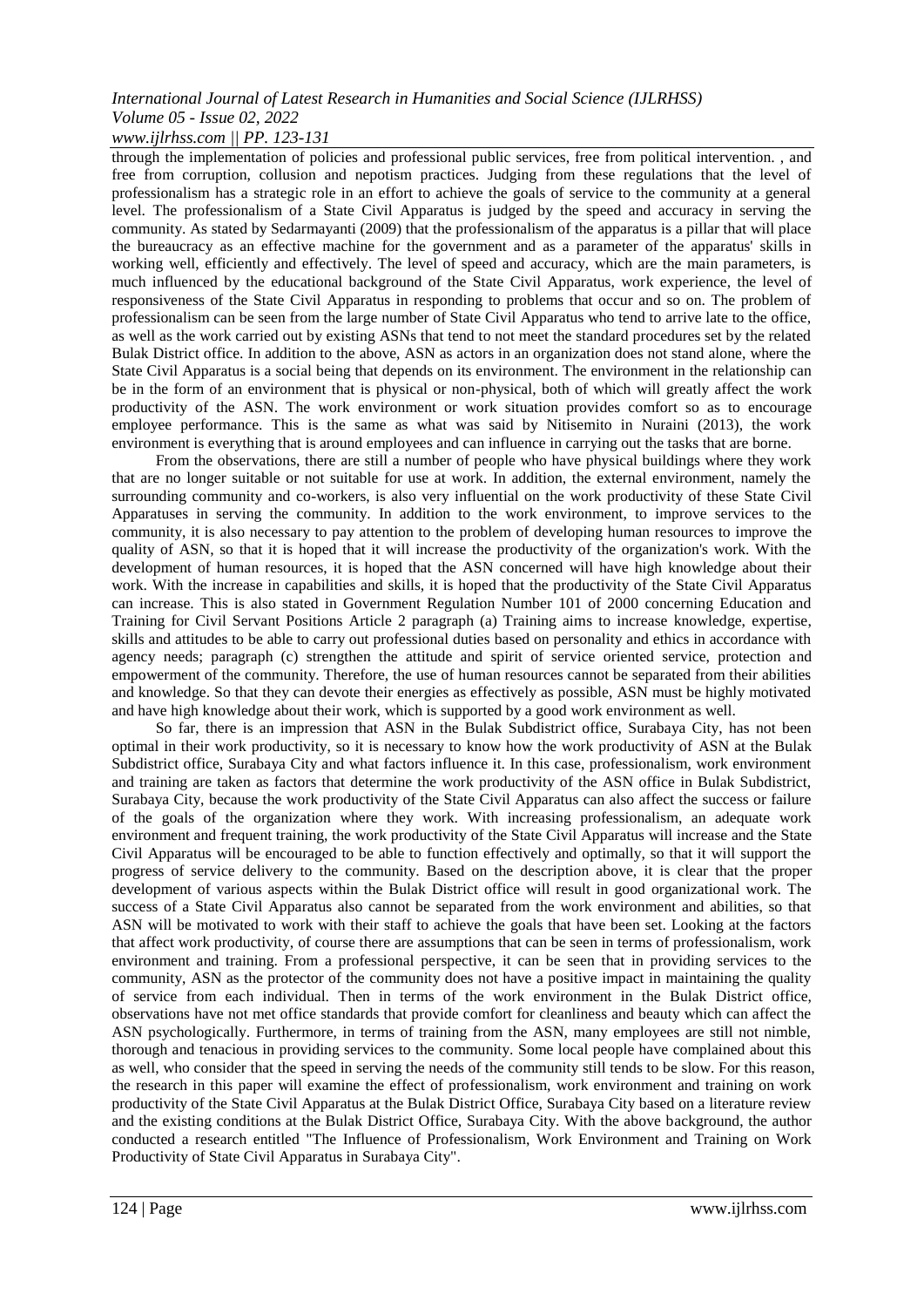## **Types of research**

## **Research Method**

This type of research is quantitative research that is used to examine certain populations or samples. Data analysis is quantitative in nature, namely the certainty of numerical data, calculations, formulas or statistics with the aim of testing the established hypothesis presented by Sugiyono (2009).

This study uses an associative approach which is a study that aims to determine the effect or also the relationship between two or more variables.

a. Independent variable:

- 1) Professionalism (X1)
- 2) Work environment (X2)

3) Training (X3)

b. Dependent variable: Work productivity (Y)

## **Research Population and Sample**

1. Population

 The population in this study were all ASN in the Bulak District office, Surabaya, with a total of 64 people. 2. Sample

 Because the number of State Civil Apparatus at the Bulak Subdistrict Office, Surabaya City is only 64 people, it was decided that all the State Civil Apparatus will be used as research samples. Research that uses the entire population as a research sample, the sampling method is usually called total sampling or also known as census.

## **Data Analysis Techniques**

The analysis stage is carried out by collecting, sorting and processing as well as analyzing various data, both quantitative and qualitative. This study links professionalism, work environment and training to the work productivity of ASN at the Bulak District office, Surabaya City in accordance with the subject matter, research objectives and hypotheses proposed in the study. The data analysis technique used is quantitative analysis, namely data that can be calculated, measured directly or data that is embodied in quantity. To perform a quantitative analysis, it is done by means of inferential analysis, namely to determine the strength of the influence or closeness between variables, namely between professionalism, work environment and training with the work productivity of the ASN office in Bulak District, Surabaya City. Which analysis tool is used Multiple Linear Regression Analysis using the computer program SPSS (Statistical Package for Social Science) version 23.0 to test the collected data. The test results were then concluded for generalization purposes to the population.

## **1. Professionalism (X1)**

## **Results and Discussion**

## **1) The level of innovation required by the State Civil Apparatus in every job.**

From the results of existing research regarding innovation in relation to the work carried out by a State Civil Apparatus, it shows that the majority of State Civil Apparatuses (47.5%) strongly agree about the need for innovation in every job. The number of State Civil Apparatuses who agree in relation to innovation is 17.5% of respondents. There are only 5% of respondents who say they are neutral. Meanwhile, the number of State Civil Apparatuses who expressed their disagreement with the existence of an innovation in the implementation of the work of the State Civil Apparatus were 30.0% of respondents.

## **2) The spirit of the State Civil Apparatus in carrying out the work.**

Existing research on the work spirit of the State Civil Apparatus shows that the number of State Civil Apparatuses who state that the work carried out by the State Civil Apparatus is carried out with enthusiasm and the number of State Civil Apparatuses who state that the implementation of the work carried out by the State Civil Apparatus is not enthusiastic is relatively balanced. Where there are as many as 32.5% of respondents who stated that they carry out the work that is their responsibility with enthusiasm. Likewise, the other 25% of respondents, they also stated things that were not much different, that they agreed that the work they carried out was carried out with enthusiasm. Only 5% of respondents stated that they strongly disagreed, which means they also stated that the work was carried out less or less enthusiastically. And this is also stated the same by 27.5% of respondents where they disagree. And the remaining 10% of respondents said they were neutral on this condition.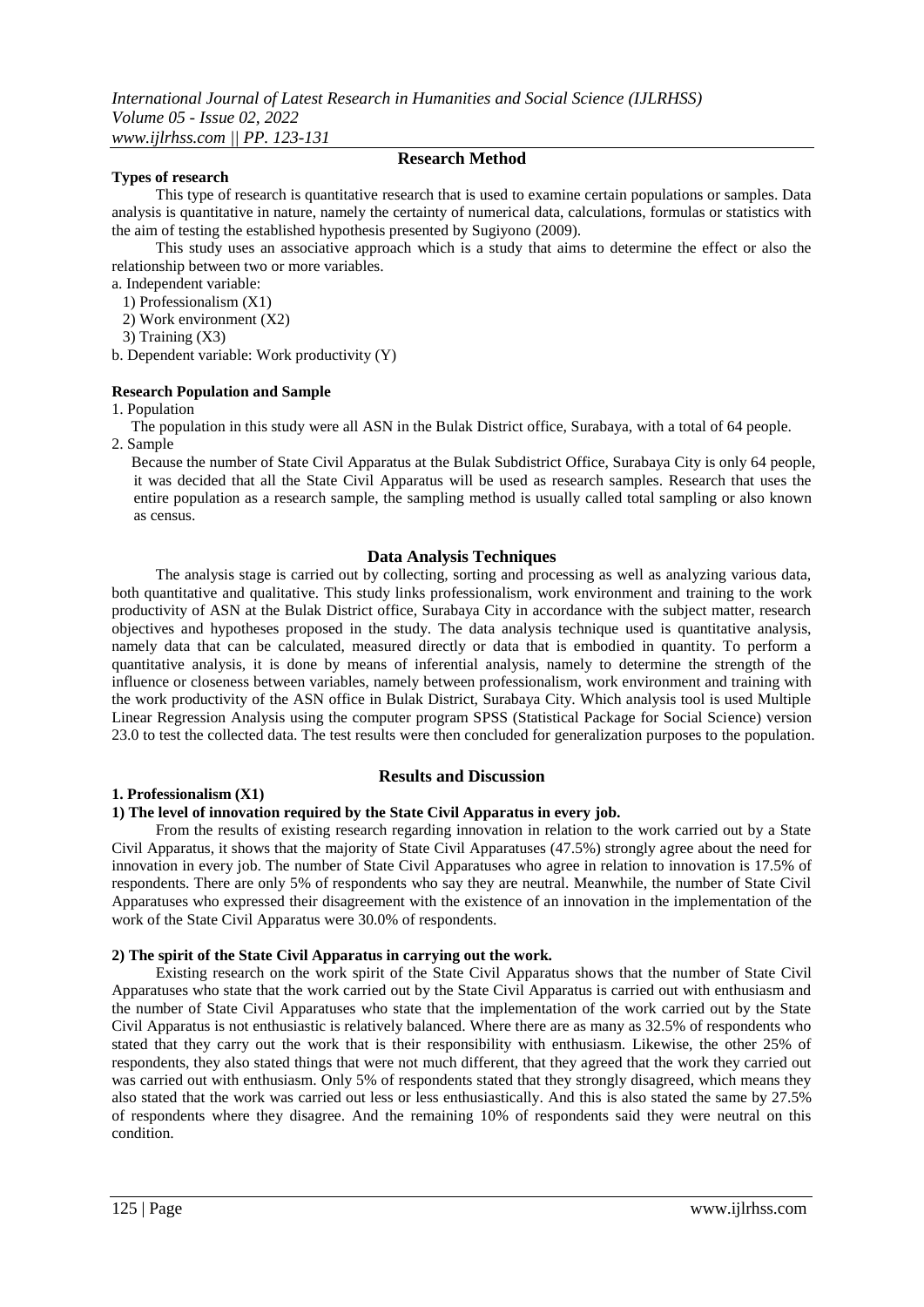*www.ijlrhss.com || PP. 123-131*

## **3) The level of reliability of the State Civil Apparatus in solving all problems.**

The results of existing research regarding the level of reliability of a State Civil Apparatus in solving problems that arise in the environment indicate that the majority of State Civil Apparatuses consider that they are not reliable in solving all the problems that exist in . This is indicated by the number of respondents, where as many as 50% of respondents stated disagree and 40% of respondents stated strongly disagree. This means that 90% of respondents disagree with the reliability of the State Civil Apparatus in solving problems that arise within their capabilities. Only 2.5% of respondents stated strongly agree that they have reliability in solving problems. 2.5% of respondents also stated that it was not much different, they agreed that the State Civil Apparatus of the Kenjeran District Office, Surabaya City had the ability to solve problems that arise. And the remaining 5% of respondents stated neutral on this condition.

#### **4) The level of completion of work that has become the responsibility of the State Civil Apparatus.**

From the results of existing research regarding the ability of a State Civil Apparatus at the Kenjeran District Office, Surabaya City in completing all of its responsibilities, it shows that the majority of respondents, 52.5% of respondents disagreed, and 37.5% of respondents strongly disagreed. This means that the head concerned is not able to complete his/her responsibilities properly, in terms of time effectiveness and resource efficiency. Only 2.5% of respondents stated that they strongly agreed, that they stated that they were able to complete the work that was their responsibility. And those who stated that they were neutral were 7.5% of the respondents.

#### **5) The level of conformity between work responsibilities and work procedures.**

The results of existing research regarding the suitability between responsibilities and work procedures show that the majority of respondents strongly disagree (37.5%). This means that they state that there is no match between the responsibilities they have and the work procedures they should be doing. The opinion of 37.5% of respondents was supported by 17.5% of respondents who stated that they did not agree on the suitability of the responsibilities they have with the work procedures they should carry out. The number of respondents who declared themselves neutral was quite large, reaching 22.5% of respondents. Only 10% of respondents stated that they strongly agree, which means they state that there is a match between the responsibilities they have and the work procedures they carry out. And the remaining 12.5% of respondents also stated that it was not much different, that they agreed.

## **2. Work Environment (X2)**

#### **1) Existing level of cleanliness.**

The results of existing research regarding the level of cleanliness in the State Civil Apparatus, Kenjeran District Office, Surabaya City, showed that 37.5% of respondents stated strongly agree and 27.5% of respondents agreed, and the number of these two constituted the majority of respondents' answers. This implies that the level of cleanliness in the working environment of the State Civil Apparatus is already good. Only 5% of respondents stated that they were neutral on the existing level of cleanliness. Another 12.5% of respondents stated strongly disagree and 17.5% of respondents said they did not agree. This means that the level of cleanliness in the working environment of the State Civil Apparatus is not in a good condition so that it needs to be rearranged in order to create a comfortable environment to work.

#### **2). Circulation conditions (air exchange) in the building.**

Existing research regarding the condition of circulation (air exchange) in the building shows that the majority of respondents with a total of 37.5% of respondents stated strongly agree. And 17.5% of respondents agreed. This means that the exchange conditions in the office are still running well. So the existing ventilation in general does not experience significant problems. While the number of respondents who stated otherwise there were as many as 35% of respondents with each 15% of respondents disagreeing and 20% of respondents strongly disagreeing. This means that they assess the condition of the existing air circulation is less or not going well. And the remaining 10% of respondents said they were neutral on the condition of air circulation in the building.

## **3) Security level.**

The results of existing research regarding the level of security in the Kenjeran District Office, Surabaya City indicate that the majority of respondents disagreed with the number of respondents 32.5% of respondents, and this number of respondents was supported by another 30% of respondents who agreed. This means that the general security conditions in the Kenjeran District Office, Surabaya City are less or not good. Only 5% of respondents agreed that the existing security conditions in the environment were running well. Another 10% of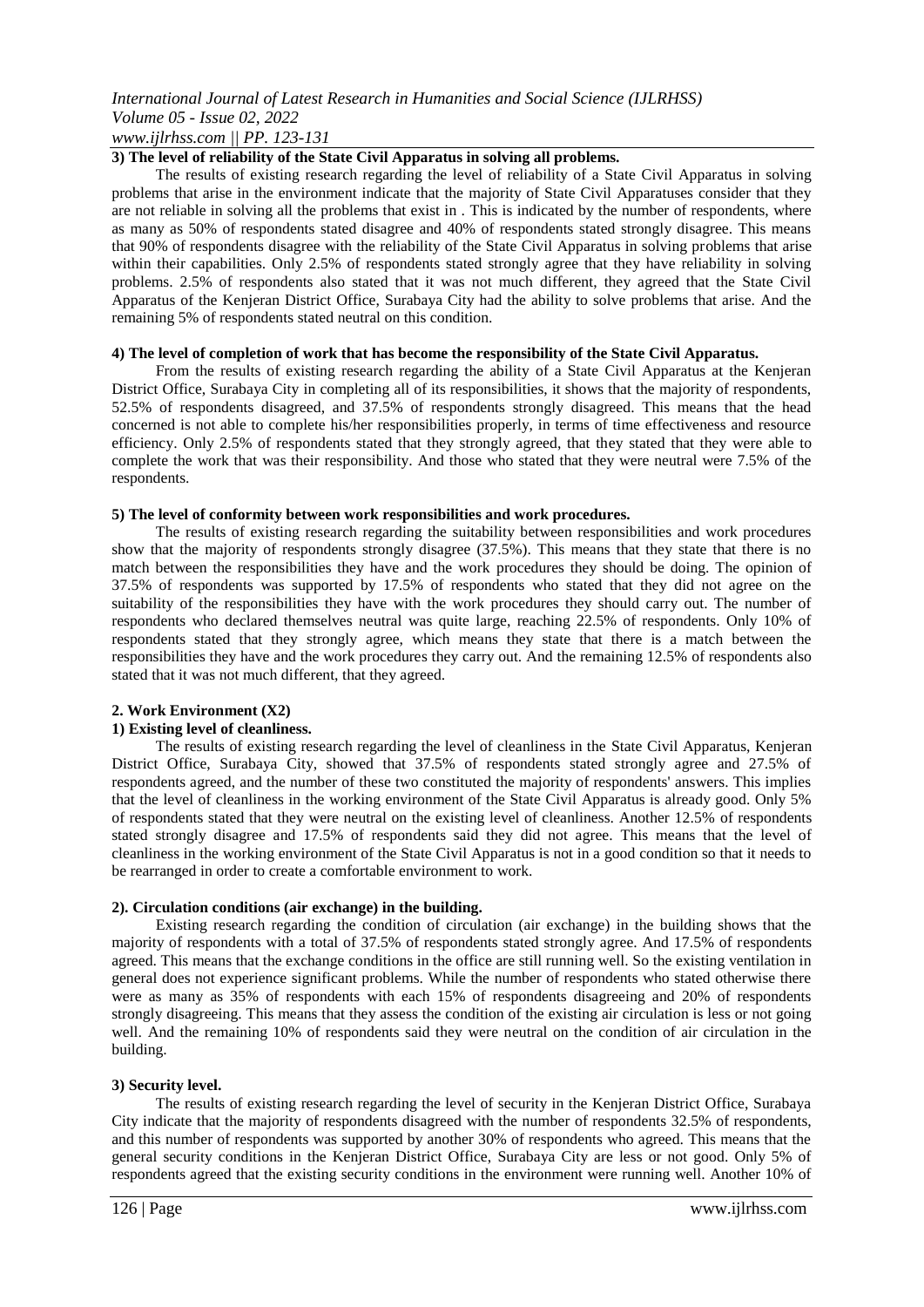#### *www.ijlrhss.com || PP. 123-131*

respondents also strongly agree that the existing security is well maintained. Meanwhile, the number of respondents who stated that they were neutral was quite large with 22.5% of respondents.

#### **4) The level of noise in the environment.**

The results of research on the noise level in the work environment of the State Civil Apparatus, in this case the Kenjeran District Office, Surabaya City, showed that the majority of respondents (47.5%) stated that they did not agree with the noise conditions in the environment. This means that the noise level in their environment is already at a disturbing level. This is supported by statements from another 32.5% of respondents who stated that they strongly disagreed with the existing noise conditions. Only 5% of respondents stated strongly agree and 5% of respondents agreed with the existing noise conditions. This sense of strongly agree and agree means that the noise level in the environment is not at a disturbing stage for their activities. While the remaining 10% of respondents stated that they were neutral on the noise conditions in the environment.

#### **5) State of lighting**

The results of existing research regarding the state of lighting in the Kenjeran District Office, Surabaya City indicate that the majority (42.5%) of respondents stated that they did not agree with the existing lighting conditions. Which means that they state that the existing lighting is still not good enough to support optimal work results. The same thing was also stated by 17.5% of respondents who stated that they strongly disagreed about the lighting conditions in the workplace. Meanwhile, the number of respondents who stated that they strongly agreed and agreed that the lighting conditions in the workplace were good were equal to 7.5% of each respondent. And those who declared themselves neutral on the lighting conditions were quite large in number with 25% of respondents.

#### **3. Training (X3)**

#### **1) The opportunity for the State Civil Apparatus to develop themselves.**

Existing research on the opportunities that State Civil Apparatuses have in developing themselves shows that the majority of respondents strongly agree (50%) that State Civil Apparatuses are given the opportunity to develop themselves. And this number of respondents is supported by another 15% of respondents who stated that they agreed to provide opportunities for State Civil Apparatus to develop themselves. The number of respondents who stated that they did not agree was 17.5% of respondents and this number was the same as the number of respondents who stated that they were neutral, namely 17.5% of respondents.

#### **2) Opportunities owned by State Civil Apparatus to improve skills for efficiency and effectiveness of implementation.**

The results of existing research regarding the opportunities possessed by a State Civil Apparatus to improve skills for efficiency and effectiveness of the implementation show that the majority of respondents (40.0%) in this case the State Civil Apparatus of the Kenjeran District Office, Surabaya City, strongly agree on the need to provide opportunities for the State Civil Apparatus to improve skills for efficiency and effectiveness of implementation. 15.0% of the other respondents agreed with this condition. Only 7.5% of respondents stated that they strongly disagreed, which means that they stated that there was no need for a State Civil Apparatus to be given the opportunity to improve skills for efficiency and effectiveness. The number of 7.5% of respondents is supported by another 20.0% of respondents who disagree. While the remaining 17.5% of respondents stated that they were neutral on the need to provide opportunities for State Civil Apparatus to improve their skills.

#### **3) The training method provided.**

The results of the research conducted on the State Civil Apparatus of the Kenjeran District Office, Surabaya City showed that the majority of respondents (32.5%) stated that they did not agree with the accuracy of the training method provided. 20.0% of respondents also stated that it was not much different, they stated that they strongly disagreed with the training method provided. The number of respondents who stated they strongly agreed was only 12.5% of respondents, and this is the smallest number when compared to the answers of other respondents. The number of respondents who stated that they agreed and who stated that they were neutral was equal to 17.5% of the respondents.

#### **4) Time available for training.**

The results of existing research regarding the time available for training with the object of the State Civil Apparatus Office of the Kenjeran District Office, Surabaya City indicate that the majority of respondents strongly disagree and disagree that the existing training time is considered inappropriate, with each number of respondents who answered yes. as many as 37.5% of respondents. Only 5.0% of respondents stated that they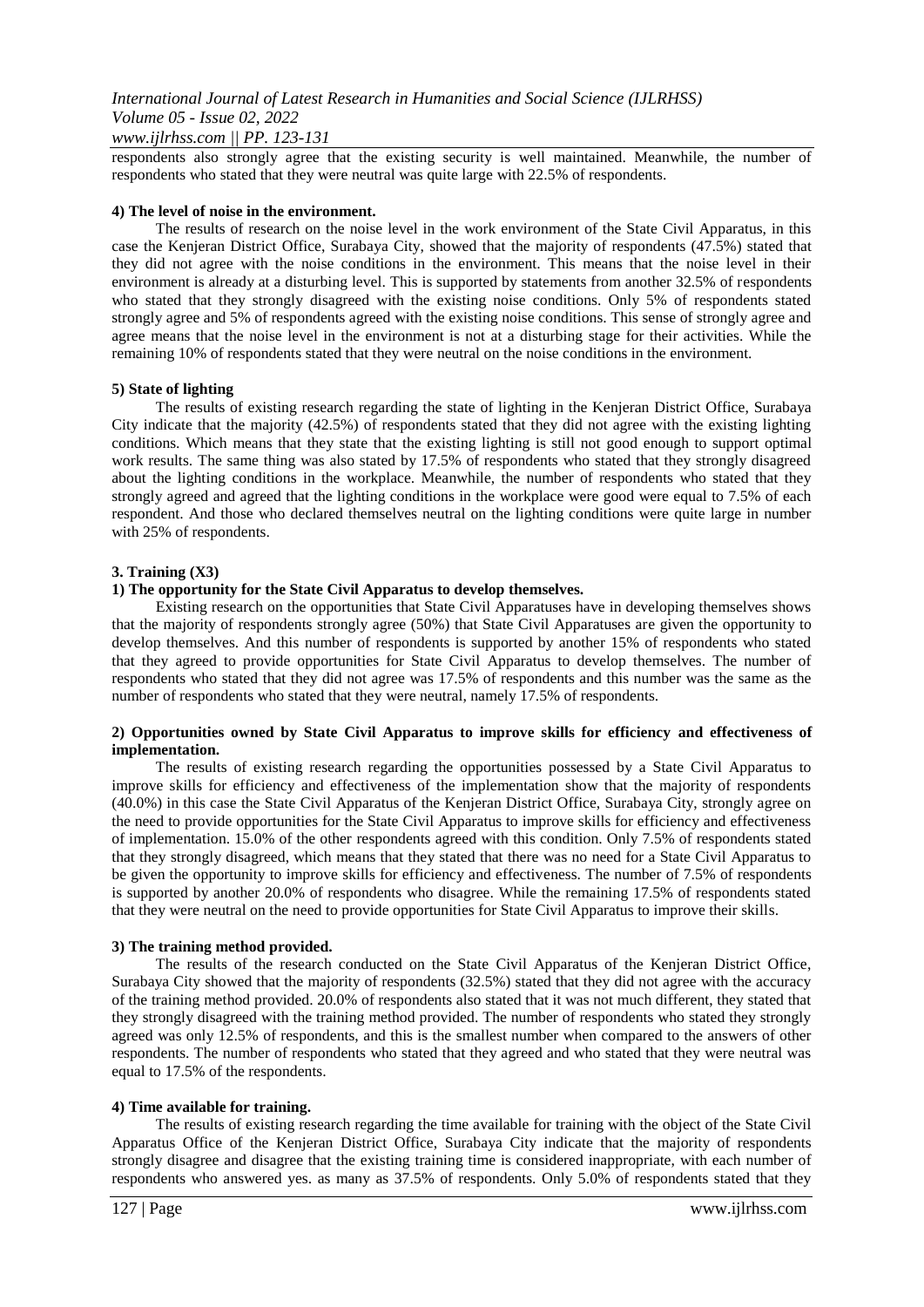## *www.ijlrhss.com || PP. 123-131*

strongly agreed that the training time was right. And the number of 5% of respondents is supported by 7.5% of other respondents, where they stated that they agreed that the training time provided was right. And the remaining 12.5% of respondents said they were neutral.

#### **5) Benefits derived from the training program.**

From the results of existing research regarding the benefits obtained by the existence of the education and training program, it shows that the majority of respondents stated that they strongly disagreed with a total of 37.5% of respondents. This means that they consider that the training itself does not provide significant benefits for the participants. And this is supported by another 35% of respondents who disagree. Only 5% of respondents stated that they strongly agreed that the training participants benefited after they participated in the training program. And this was also agreed by 5% of other respondents who agreed about the benefits of education and training. The remaining number of respondents, namely 17.5% of respondents stated neutral.

#### **4. Work Productivity (Y)**

#### **1) Efforts to improve the quality of work by the State Civil Apparatus.**

The results of existing research regarding efforts to improve the quality of work of State Civil Apparatus in carrying out their duties in accordance with orders from superiors indicate that the majority of respondents (60%) strongly agree and 20% agree. This means that 80% of the respondents are able to improve the quality of work. Only 15% of respondents stated otherwise, where each 10% of respondents disagreed and 5% of respondents strongly disagreed. These 15% of respondents stated that they did not or did not improve the quality of work of the State Civil Apparatus. While the remaining 5% of respondents said they were neutral on this condition.

#### **2) The level of discipline of the State Civil Apparatus.**

From the results of existing research regarding the level of discipline of the State Civil Apparatus, it shows that the majority of respondents (45%) strongly agree, 17.5% of respondents agree. This means that they are of the opinion that the State Civil Apparatus has a high level of discipline. Only 5% of respondents stated strongly disagree, and this is supported by another 20% of respondents. This means that they state that the existing State Civil Apparatus is not able to carry out high work discipline. And the remaining 12.5% of respondents said they were neutral on the disciplinary conditions of the State Civil Apparatus.

#### **3) The level of work of the State Civil Apparatus.**

The results of existing research regarding the level of work of the State Civil Apparatus indicate that the State Civil Apparatus of the Kenjeran District Office, Surabaya City has a fairly good work performance. At least this is stated by 37.5% of respondents who agree, and 15% of respondents who strongly agree with the level of work of the State Civil Apparatus. While the number of respondents who stated the opposite, namely those who said they did not agree there were as many as 25% of respondents, and those who stated strongly disagreed were as many as 10% of respondents. This means that the level of work of the State Civil Apparatus is considered unfavorable by 35% of the respondents. Meanwhile, there were 12.5% respondents who stated that they were neutral.

#### **4) The level of ability and mastery of the work of the State Civil Apparatus.**

The results of existing research regarding the level of ability and work mastery of the State Civil Apparatus of the Kenjeran District Office, Surabaya City, show that it is still lacking. This is indicated by the percentage of respondents who said they did not agree there were as many as 50% of respondents, and 25% of respondents who said they strongly disagreed. This means that they assess the lack of ability and mastery of the work of the State Civil Apparatus, Kenjeran District Office, Surabaya City. Only 7.5% of respondents stated strongly agree that the ability and mastery of the work of the State Civil Apparatus of the Kenjeran District Office, Surabaya City has been going well. And this is also supported by 7.% of other respondents who agreed. While the remaining 10% of respondents stated neutral.

#### **5) The level of initiative of the State Civil Apparatus for its work.**

From the results of existing research regarding the level of initiative of the State Civil Apparatus in completing the work they are responsible for, it shows that the majority of respondents (52.5%) disagreed, and 22.5% of respondents strongly disagreed. This means that the State Civil Apparatus of the Kenjeran District Office, Surabaya City, lacks or does not have the initiative in completing its work. Only 2.5% of respondents stated that they strongly agree that the State Civil Apparatus has the initiative in completing the work.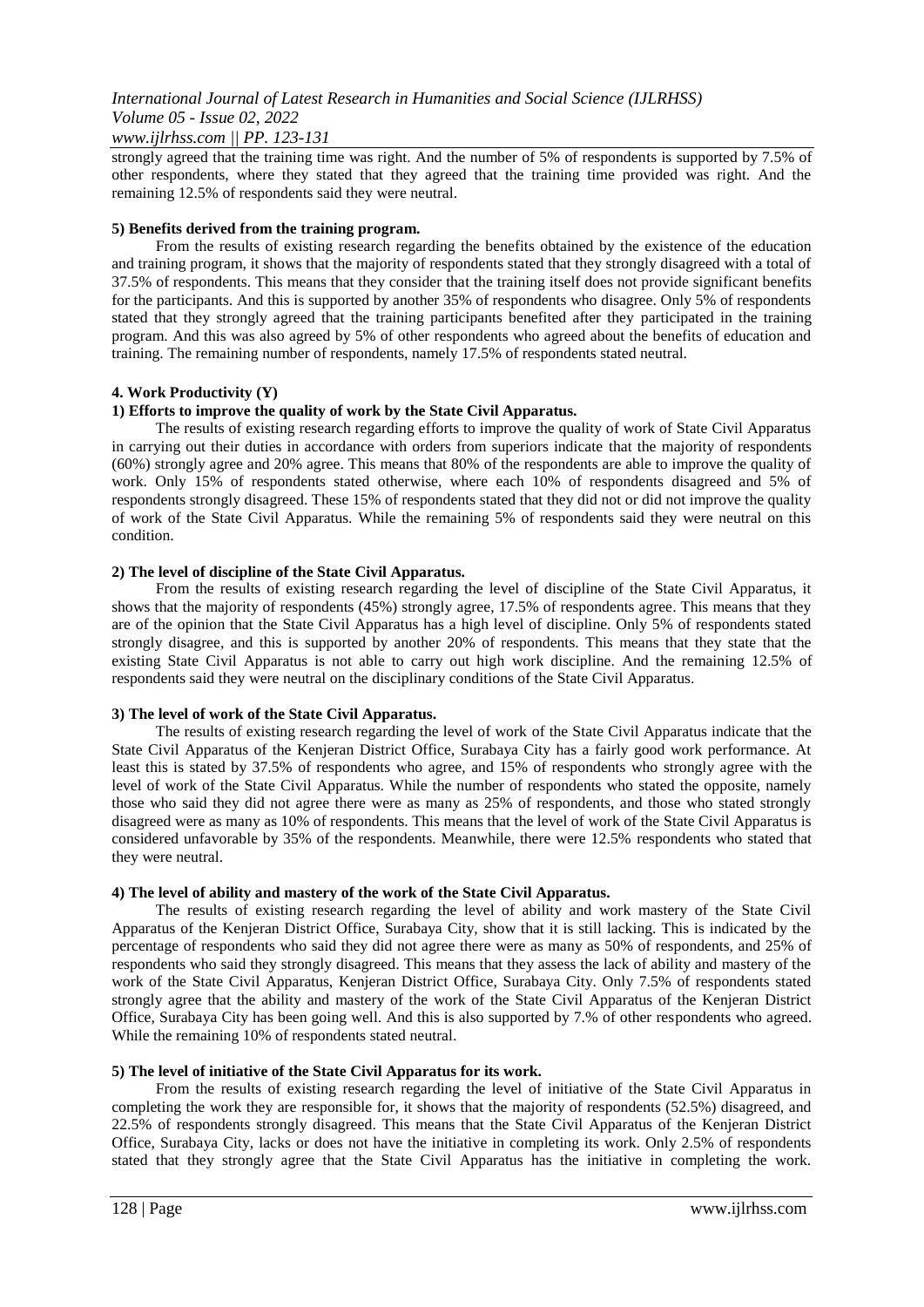#### *www.ijlrhss.com || PP. 123-131*

Meanwhile, the number of respondents who strongly agree is supported by another 10% of respondents who agree. While the remaining 12.5% of respondents said they were neutral.

#### **Discussion of analysis results**

This study aims to determine how the conditions of work productivity of the State Civil Apparatus Kenjeran District Office Surabaya City Research on the work productivity of the State Civil Apparatus Kenjeran District Office Surabaya is carried out through an approach in terms of professionalism in the State Civil Apparatus, the work environment around the Apparatus State Civil and training programs that have been followed by State Civil Apparatus. From the results of existing research, it was found that there were several problems in all the independent variables of the study. In the professionalism variable, it was found that the State Civil Apparatus of the Kenjeran District Office, Surabaya City assessed the reliability (for example: organizational ability) needed for a State Civil Apparatus to solve all problems that arise within the area of authority of the State Civil Apparatus concerned. Lack of understanding about the lack of reliability for a State Civil Apparatus has an impact on the quality of service to the community. The lack of reliability of the State Civil Apparatus as a result of a low understanding of the reliability that must be possessed by a State Civil Apparatus will result in the accumulation of existing problems, and the quality of the results of problem solving also has low quality. The low understanding of the level of reliability that must be possessed by a State Civil Apparatus on a wider scale will have an impact on the quality of the results of its services to the community. It is feared that the low level of reliability will ignore the purpose of their work to provide the best service to the community as a form of partisanship of the bureaucracy to the community.

In addition to the problem of the level of reliability that a State Civil Apparatus must have, in the professionalism variable, it is also found that on average the State Civil Apparatus of the Kenjeran District Office, Surabaya City is less or unable to complete the work and tasks that have become their responsibilities on time. It is feared that the timeliness of solving a problem related to the world of service to the community will also slow down the process of creating quality students. That a State Civil Apparatus has the duty to lead an institution or institution whose main task is to provide a service to the community. A State Civil Apparatus is given a certain period or time span to be able to complete his work. It is the duty and duty of a State Civil Apparatus to be able to organize and cooperate with other State Civil Apparatuses so that the implementation of these services can be carried out properly. The implementation of the service method to the community is expected so that all people who come to the Kenjeran District Office can be served effectively and efficiently.

So it can be said that the inability of a State Civil Apparatus to be able to complete the tasks and work that has become his responsibility is feared to have an impact on the delay in service time to the community. Then in other research variables, namely in the work environment, it was also found that there were problems at the level of safety and noise level. It is realized or not that Surabaya as a big city has a lot of problems, ranging from the problem of flooding that has never been solved, the level of cleanliness that exists, the proliferation of street vendors, crime, the people of Surabaya City in general cannot avoid problems that arise as a result of the magnitude of the problem. the number of residents in the city of Surabaya, including in terms of security. The large number of crimes that we can follow all day in the print media has caused deep concern from parents for the safety of their children. That the security issues that exist in the city of Surabaya, especially those around the environment, are not solely the responsibility of a State Civil Apparatus or the responsibility of the police alone. But it is everyone's responsibility. The community must be able to come together to prevent crime or criminal acts so that the effects of crime do not become greater. Because if this crime is allowed to drag on.In addition to security issues that exist in the environment, there is another problem of noise level which is felt to interfere with the work of the State Civil Apparatus. It is undeniable that Surabaya is a city with a large number of vehicles passing by. The large number of vehicles passing by on the road causes a fairly high noise and has entered the level of disturbing work. With a high enough noise level, the concentration level of work will also be reduced. This noise problem is unavoidable given the large number of vehicles

The second problem that arises in connection with the education and training is the benefits of the training. From the results of research with the population of the State Civil Apparatus of the Kenjeran District Office, Surabaya City, it shows that the benefits obtained in connection with the training are still lacking. The lack of benefits obtained by the State Civil Apparatus can be caused by several of them, the methods used in the education and training are considered inappropriate, then the timing of the training is not appropriate due to conflict with the work of part or all of the State Civil Apparatus in financial management, the training materials provided are not in accordance with problems that are now faced by the State Civil Apparatus. The inability of education and training to provide benefits for training participants indicates a lack of understanding of the State Civil Apparatus at the Kenjeran District Office regarding the objectives of the training itself, how to implement it so that it is right on target, and what methods and materials should be provided. The lack of understanding of the Kenjeran District Office as the executor of education and training is caused by the inability of the Kenjeran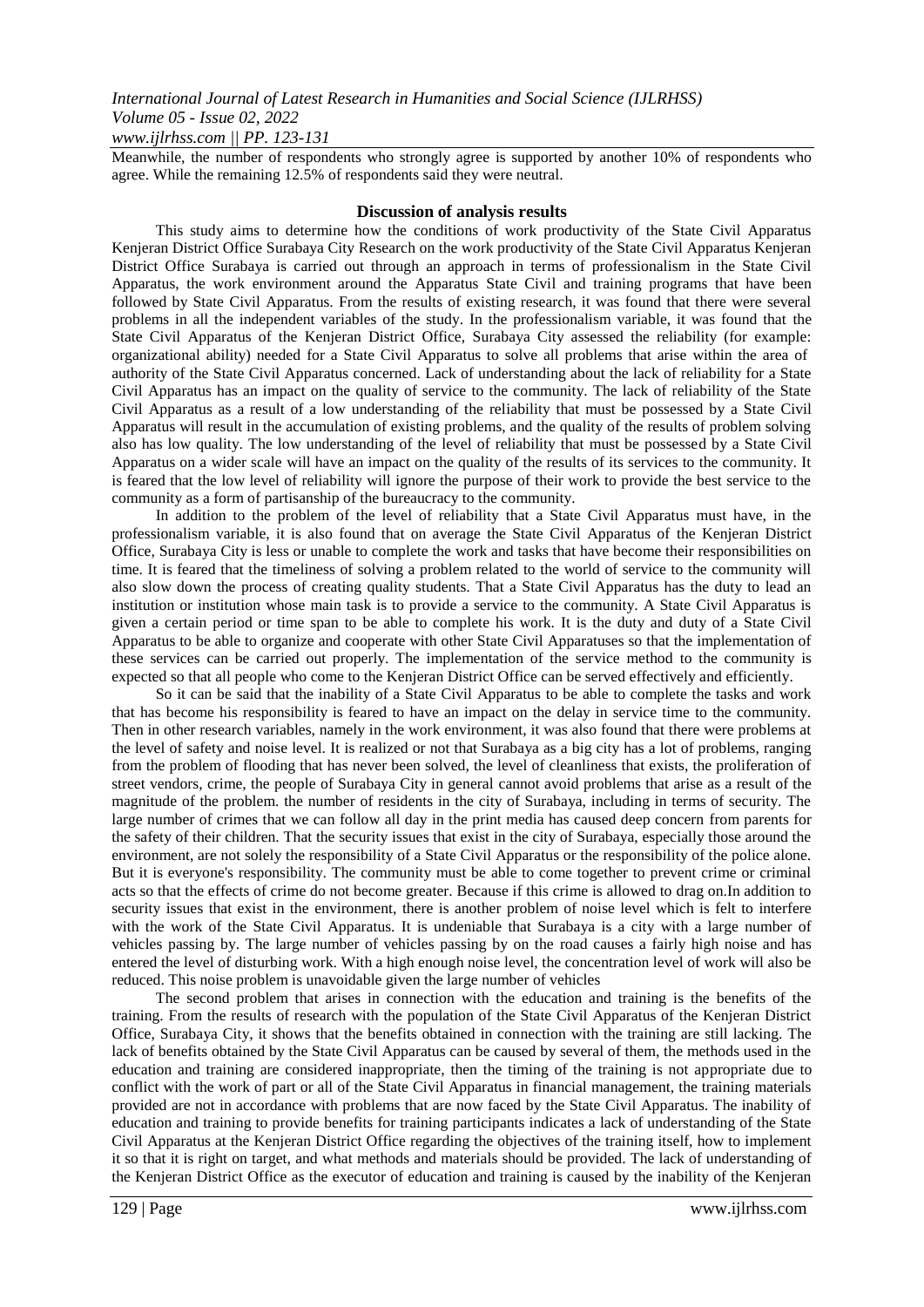#### *www.ijlrhss.com || PP. 123-131*

District Office to find, explore an existing problem in connection with the less than optimal work productivity of the State Civil Apparatus in financial management. The inability to understand productivity problems leads to inaccuracies in the provision of training materials and methods. This inability can be caused by the lack of communication built between the Kenjeran District Office and the State Civil Apparatus. Or it could be that the Kenjeran District Office itself does not want to accept input from the State Civil Apparatus of the Kenjeran District Office, Surabaya City.

#### **Theoretical Implications**

From the analysis and findings of this research, theoretical findings are obtained, namely the professionalism of the State Civil Apparatus, the work environment and education and training have a significant effect on work productivity. This theoretical finding is expected to be useful for increasing the knowledge base, especially in the field of human resources to improve the productivity of the State Civil Apparatus.

#### **Practical Implications**

From the results of the analysis of this research, practical results are obtained that if a leader wants to increase the work productivity of the State Civil Apparatus in his place of work, it is also necessary to increase the professionalism of the State Civil Apparatus, the work environment and training for the State Civil Apparatus to increase their work productivity.

#### **Conclusion**

The conclusions that can be obtained from the results of the study are as follows:

- a. That the independent variable of professionalism has the greatest influence on professionalism with a regression coefficient of 0.517, which means that if the variable of professionalism has increased by 1 point, it will result in an increase in work productivity of 0.517 points, with a sig value. 0.000.
- b. That the independent variable of the work environment has an influence on work productivity with a regression coefficient of 0.216, which means that if the working environment conditions increase by 1 point, it will result in an increase in work productivity, by 0.216 points, with a value of sig. 0.034.
- c. That the independent variable of education and training has an influence on work productivity. The education and training regression coefficient is 0.227, which means that if the training program increases by 1 point, it will result in an increase in work productivity of 0.227 points, with a value of sig. 0.007.
- d. That there is a joint influence between the independent variables of professionalism, work environment and education and training on professionalism with a determination coefficient of 0.944, a calculated F value of 202.806 and a sig value. 0.000.

#### **References**

- [1]. Akbar, Jusmi. & Aziz, Mansoor. (2018). The Influence of Education and Training, Employee Discipline, and Career Development on Work Productivity of Employees of the Soppeng Regency Personnel and Human Resources Development Agency
- [2]. Aspiyah, Mufti. & Martono, S. (2016). The Influence of Work Discipline, Work Environment and Training on Work Productivity
- [3]. Fitri Damayanti Razak, Benu Olfie L, Gene H.M. Kapantau, (2014). Malalayang Beach Marine Tourism Development Strategy. Manado City, North Sulawesi, Journal of Tourism Destinations, Volume 2. No. 2. 2014.
- [4]. Fachmi, Muhammad, Zulkifli Sultan, Ali Murdhani Ngandoh, (2021). PROFESSIONALISM AFFECT MOTIVATION AND EMPLOYEE PERFORMANCE? NEW EVIDENCE FROM PERCEPTION AMONG CIVIL SERVANT IN MAKASSAR CITY, Journal of Economics and Management E-ISSN: 2614-1345, VOL 15 NO 1 (2021), DOI: [HTTPS://DOI.ORG/10.30650/JEM.V15I1.2149](https://doi.org/10.30650/JEM.V15I1.2149)
- [5]. Hadiwijaya Lesmana Salim, Dini Purbani, (2015). Community-based Marine Tourism Development on Kaledupa Island, Regency, Wakatobi, Southeast Sulawesi Province. Journal of Human and Environment, Volume 22, No.3, November 2015.
- [6]. Karina Wulan Sayogi, Argyo Demartonto, (2018). Maritime Tourism Development (Descriptive Study on Marine Tourism Development Actors Watukarung Beach, Watukarung Village, Pringkuku District, Pacitan Regency. Journal of Development and Social Change, Volume 1, No.1 April 2018.
- [7]. Murty, Hudiwinarsih. (2012). The Effect of Compensation, Motivation, and Organizational Commitment on the Performance of Employees in the Accounting Section (Case Study on a Manufacturing Company in Surabaya). Journal of The Indonesian Accounting Review Vol. 2. STIE Perbanas. Surabaya